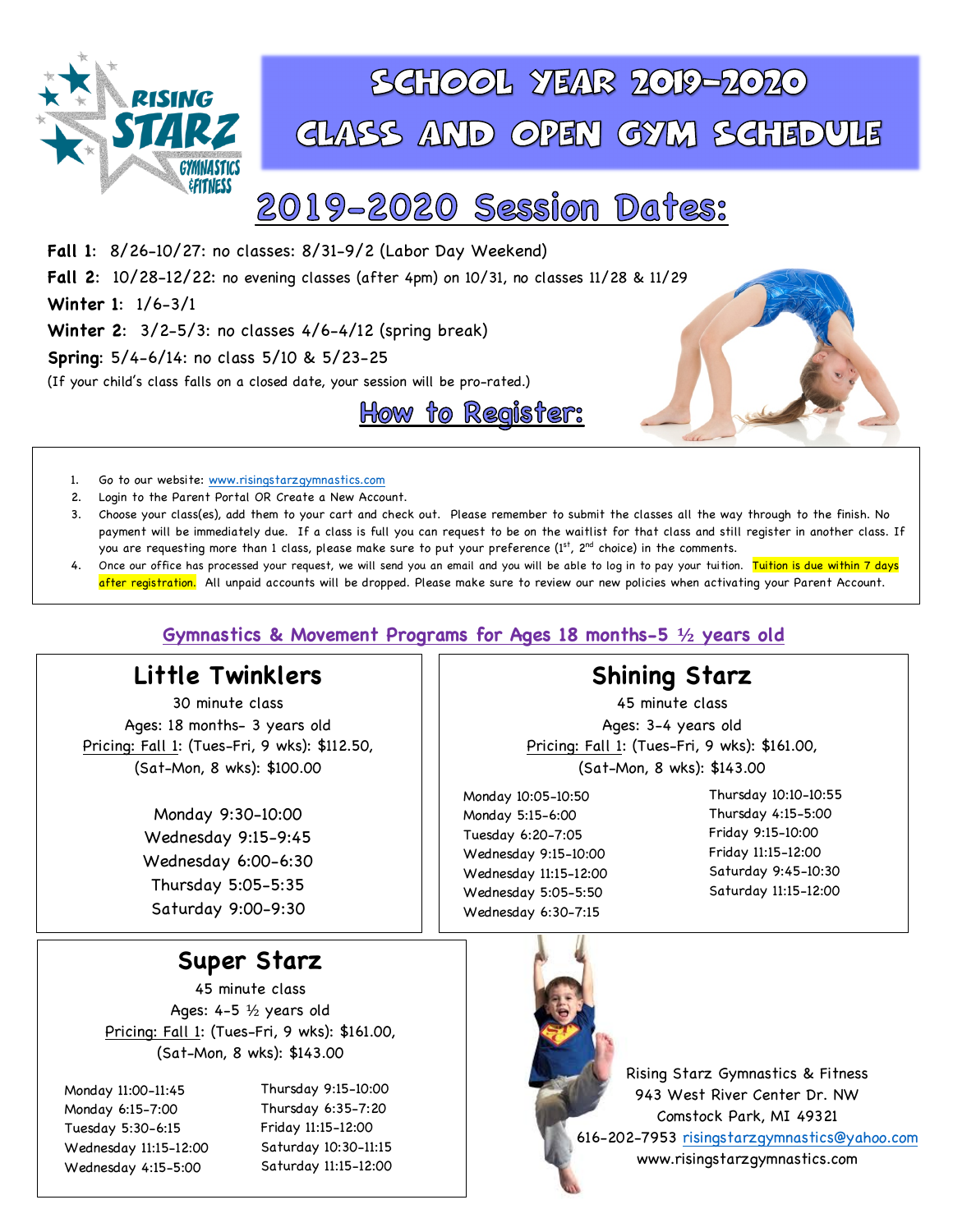# **Gymnastics Programs**



**Girls Rec 1/2 : 7-12 years old** For the beginner and intermediate gymnasts! 1 hour class Pricing Fall 1: (Tues-Fri, 9 wks): \$174.00,

(Sat-Mon, 8 wks): \$155.00

Monday 4:15-5:15 (7-10 yrs) Monday 5:15-6:15 (7-10 yrs) Monday 7:15-8:15 (9-12 yrs) Tuesday 5:20-6:20 (7-10 yrs) Tuesday 6:00-7:00 (7-10 yrs) Thursday 4:15-5:15 (7-10 yrs)

Thursday 4:15-5:15 (9-12 yrs) Saturday 9:00-10:00 (7-10yrs) Saturday 12:00-1:00 (7-10yrs) Saturday 12:00-1:00 (9-12yrs)

### **Tumbling Classes**

1 hour class Pricing Fall 1: (Tues-Fri, 9 wks): \$174.00, (Sat-Mon, 8 wks): \$155.00

### **Beginner/Intermediate: 7-12 years old**

Tuesday 7:15-8:15 Thursday 7:30-8:30

### **Intermediate/Advanced: 7-12 years old**

Pre-requisite for this class: Back handspring on trampoline or an evaluation by a lead staff.

Sunday 5:15-6:15

## **Girls Shooting Starz: 5 1/2-7 years old**

For the beginner and intermediate gymnasts! 1 hour class Pricing Fall 1: (Tues-Fri, 9 wks): \$174.00, (Sat-Mon, 8 wks): \$155.00

Monday 4:15-5:15 Monday 6:20-7:20 Tuesday 4:15-5:15 Tuesday 5:15-6:15 Wednesday 4:15-5:15 Thursday 4:15-5:15

Thursday 5:30-6:30 Thursday 6:35-7:35 Saturday 10:05-11:05

# **Girls Rec 2**

<mark>Pre-requisite for this class:</mark> Completion of Girls Rec 1/2 Star Achievement Program with staff approval OR an evaluation by a lead staff. 1 ½ hour class Pricing for Fall 1: (Tues-Fri, 9 wks): \$222.00, (Sat-Mon, 8 wks): \$197.00

> Tuesday 4:15-5:45 Tuesday 6:30-8:00 Wednesday 5:30-7:00 Saturday 11:30-1:00

## **Girls Rec 2/3**

Pre-requisite for this class: Completion of Girls Rec 2 Star Achievement Program with staff approval OR an evaluation by a lead staff. 2 hour class Pricing for Fall 1: (Tues-Fri, 9 wks): \$252.00, (Sat-Mon, 8 wks): \$224.00

> Monday 6:15-8:15 Thursday 5:30-7:30

## **Homeschool Classes**

Our Girls 1/2 classes offered during the day for our homeschooled friends! Ages: 6-12 years old

For the beginner and intermediate gymnasts!

1 hour class Pricing Fall 1: (Tues-Fri, 9 wks): \$174.00, (Sat-Mon, 8 wks): \$155.00

> Thursday 11-12:00 Thursday 1:00-2:00